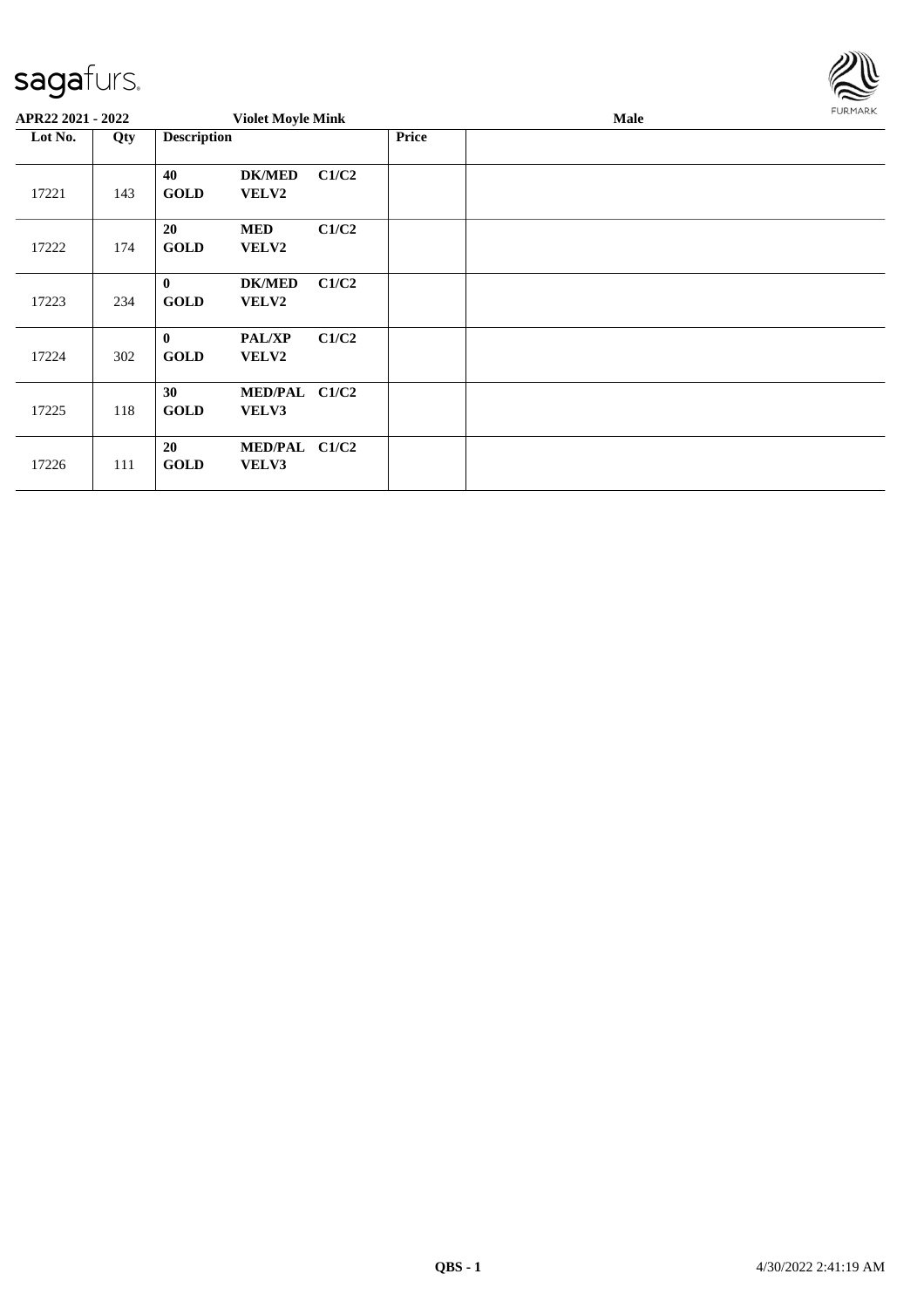

| APR22 2021 - 2022 |     |                          | <b>Violet Moyle Mink</b>      |       |       | Male |  |  |  |
|-------------------|-----|--------------------------|-------------------------------|-------|-------|------|--|--|--|
| Lot No.           | Qty | <b>Description</b>       |                               |       | Price |      |  |  |  |
| 17241             | 61  | 30<br><b>SLVR</b>        | <b>DK/MED</b><br>VELV2        | C1/C2 |       |      |  |  |  |
| 17242             | 95  | 30<br><b>SLVR</b>        | <b>PAL/XP</b><br><b>VELV2</b> | C1/C2 |       |      |  |  |  |
| 17243             | 96  | 20<br><b>SLVR</b>        | <b>DK/MED</b><br><b>VELV2</b> | C1/C2 |       |      |  |  |  |
| 17244             | 143 | <b>20</b><br><b>SLVR</b> | <b>PAL/XP</b><br>VELV2        | C1/C2 |       |      |  |  |  |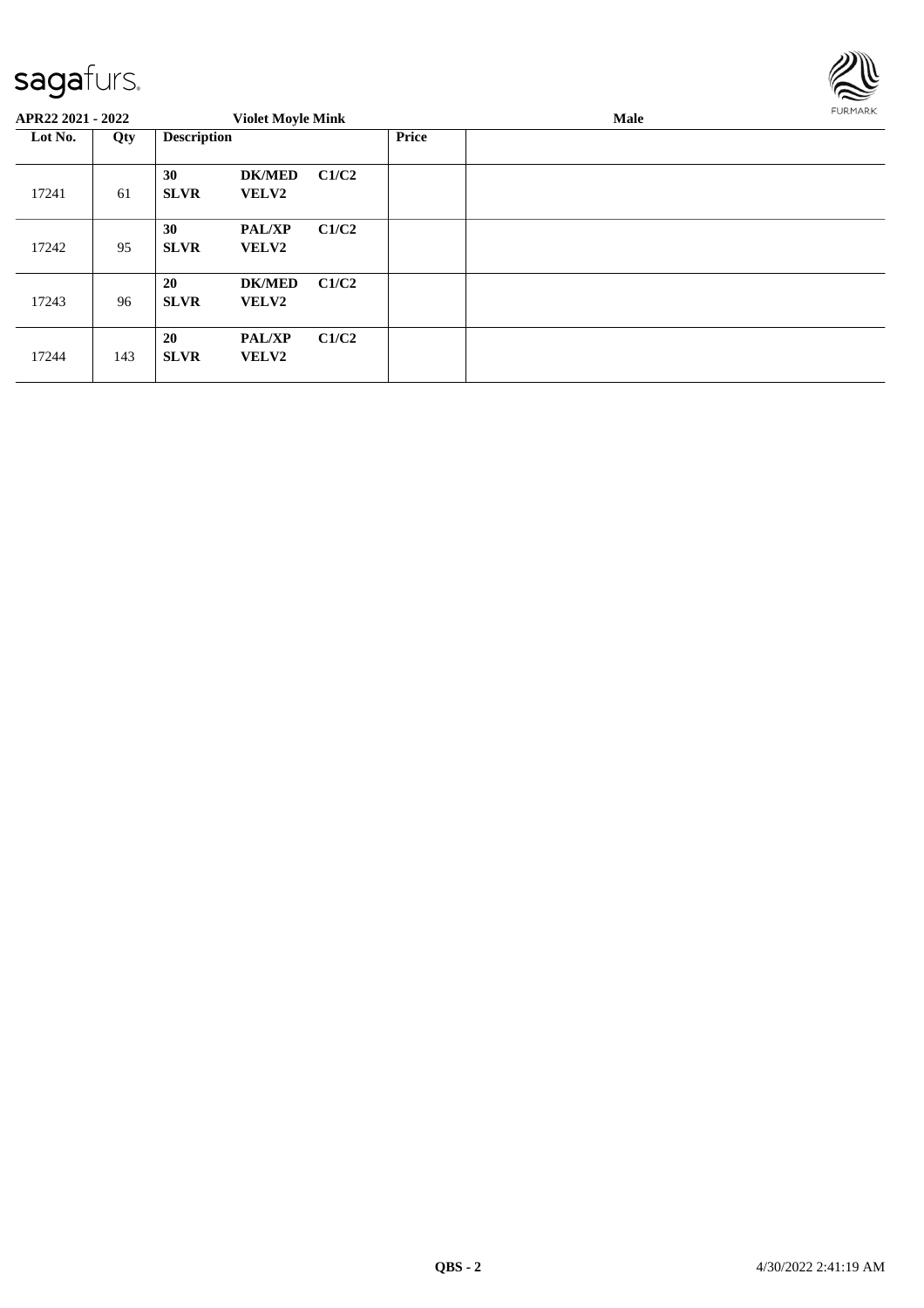

| APR22 2021 - 2022 |     |                         | Violet Jefferson Fur Farm        |       |       | Male | <b>FURMARK</b> |
|-------------------|-----|-------------------------|----------------------------------|-------|-------|------|----------------|
| Lot No.           | Qty | <b>Description</b>      |                                  |       | Price |      |                |
| 17261             | 69  | 30<br><b>VSLA</b>       | ${\bf DK/MED}$<br>VELV1          | C1/C2 |       |      |                |
| 17262             | 61  | 20<br><b>VSLA</b>       | $DK/MED$<br><b>VELV1</b>         | C1/C2 |       |      |                |
| 17263             | 87  | $\bf{0}$<br><b>VSLA</b> | <b>DK/MED</b><br>VELV1           | C1/C2 |       |      |                |
|                   |     |                         | <b>Violet Gessler Mink Ranch</b> |       |       | Male |                |
| 17265             | 106 | 30<br><b>VSLA</b>       | MED/PAL C1/C2<br>VELV2           |       |       |      |                |
|                   |     |                         | <b>Violet Moyle Mink</b>         |       |       | Male |                |
| 17267             | 147 | 30<br><b>VSLA</b>       | <b>DK/MED</b><br>VELV2           | C1/C2 |       |      |                |
| 17268             | 163 | 30<br><b>VSLA</b>       | PAL/XP<br>VELV2                  | C1/C2 |       |      |                |
| 17269             | 236 | 20<br><b>VSLA</b>       | <b>DK/MED</b><br>VELV2           | C1/C2 |       |      |                |
| 17270             | 241 | 20<br><b>VSLA</b>       | PAL/XP<br>VELV2                  | C1/C2 |       |      |                |
| 17271             | 97  | $\bf{0}$<br><b>VSLA</b> | <b>DK/MED</b><br>VELV2           | C1/C2 |       |      |                |
| 17272             | 126 | $\bf{0}$<br><b>VSLA</b> | PAL/XP<br>VELV2                  | C1/C2 |       |      |                |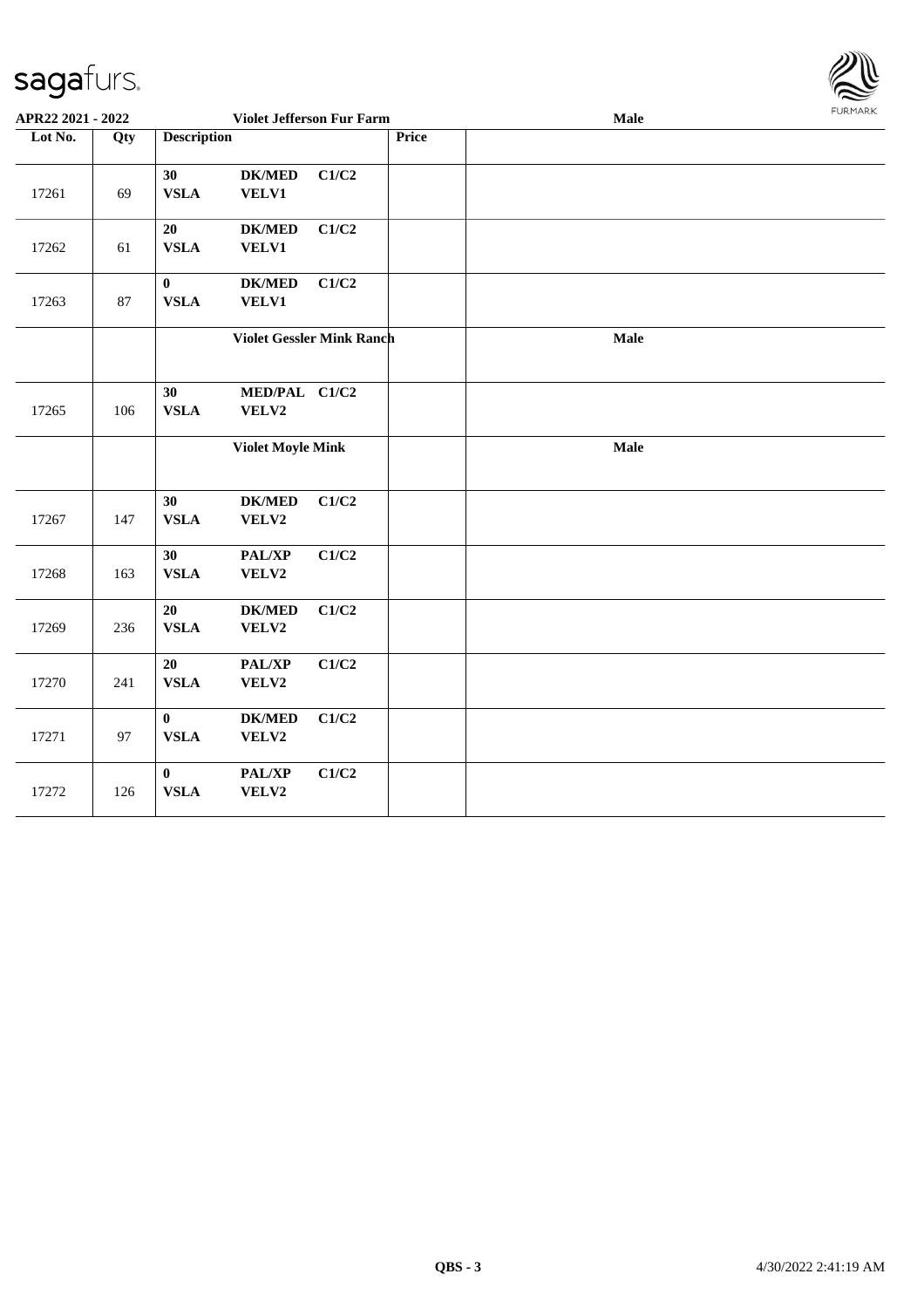| APR22 2021 - 2022 |     |                                      |                                | <b>Violet Sundry owners</b> |              | Lowgrades<br><b>Male</b> |  |  |
|-------------------|-----|--------------------------------------|--------------------------------|-----------------------------|--------------|--------------------------|--|--|
| Lot No.           | Qty | <b>Description</b>                   |                                |                             | <b>Price</b> |                          |  |  |
| 17281             | 68  | 30/20<br>${\bf L} {\bf G} / {\bf G}$ | <b>MED/PAL</b><br>VELV2        | C1/C2<br>DAM2               |              |                          |  |  |
|                   |     |                                      | <b>Breeders</b>                | <b>Violet Sundry owners</b> |              | <b>Male</b>              |  |  |
| 17283             | 70  | 30<br>BR/G                           | <b>MED/PAL</b><br><b>VELV2</b> | C1/C2<br>WB1                |              |                          |  |  |
| 17284             | 99  | 20<br><b>BR/G</b>                    | <b>MED/PAL</b><br><b>VELV2</b> | C1/C2<br>WB1                |              |                          |  |  |
| 17285             | 70  | $\bf{0}$<br><b>BR/S</b>              | <b>MED/PAL</b><br>VELV2        | C1/C2<br>WB <sub>2</sub>    |              |                          |  |  |
| 17286             | 57  | 30<br><b>BR/V</b>                    | <b>MED/PAL</b><br>VELV2        | C1/C2<br>WB <sub>2</sub>    |              |                          |  |  |
| 17287             | 108 | 20<br><b>BR/V</b>                    | <b>MED/PAL</b><br>VELV2        | C1/C2<br>WB <sub>2</sub>    |              |                          |  |  |

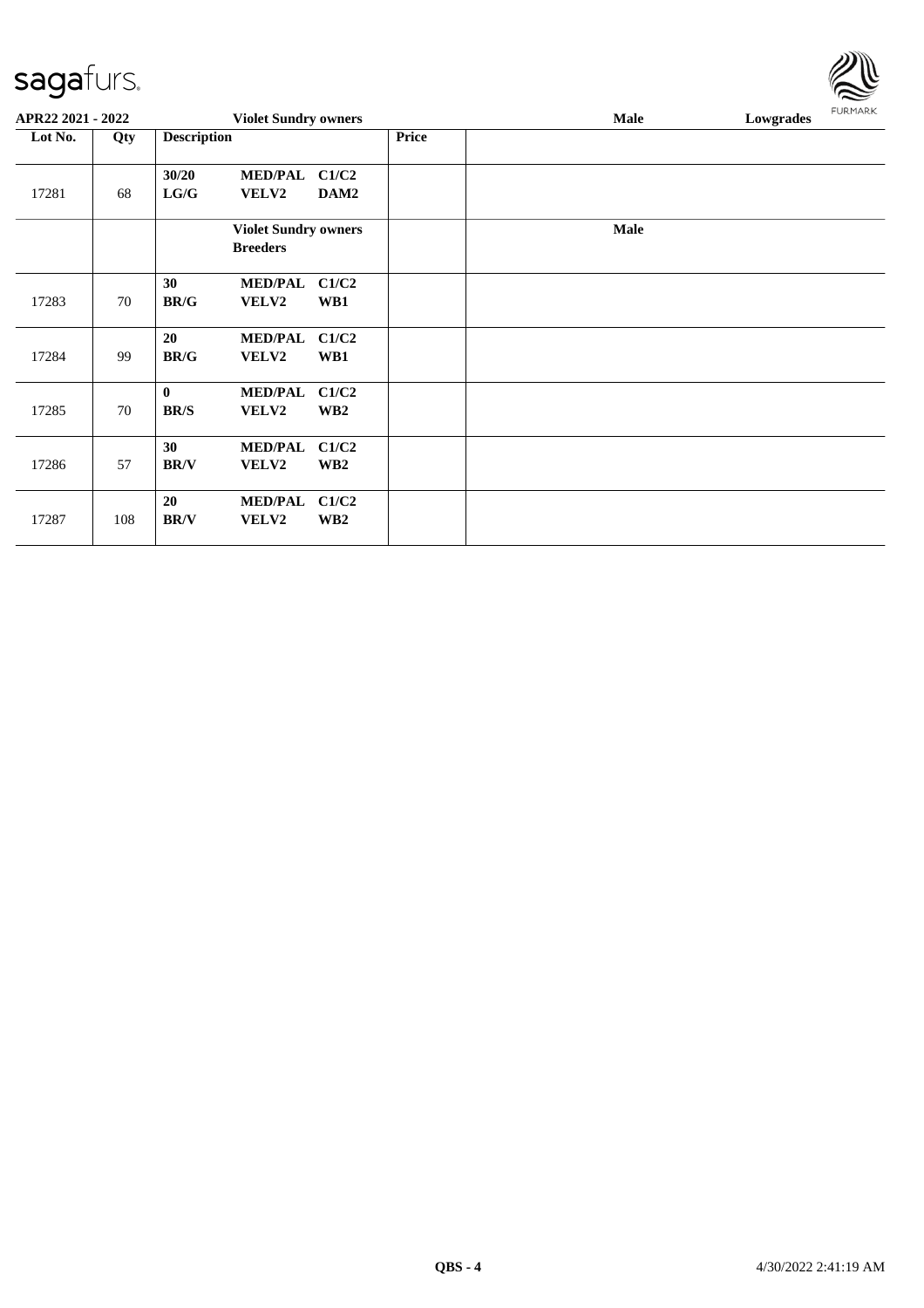

| APR22 2021 - 2022 |     |                    |                               | <b>Violet Jefferson Fur Farm</b> |       | FURMARR<br>Female |  |  |
|-------------------|-----|--------------------|-------------------------------|----------------------------------|-------|-------------------|--|--|
| Lot No.           | Qty | <b>Description</b> |                               |                                  | Price |                   |  |  |
| 27221             | 168 | 2<br><b>GOLD</b>   | <b>PAL/XP</b><br><b>VELV1</b> | C1/C2                            |       |                   |  |  |
| 27222             | 139 | 3<br>GOLD          | <b>DK/MED</b><br><b>VELV1</b> | C1/C2                            |       |                   |  |  |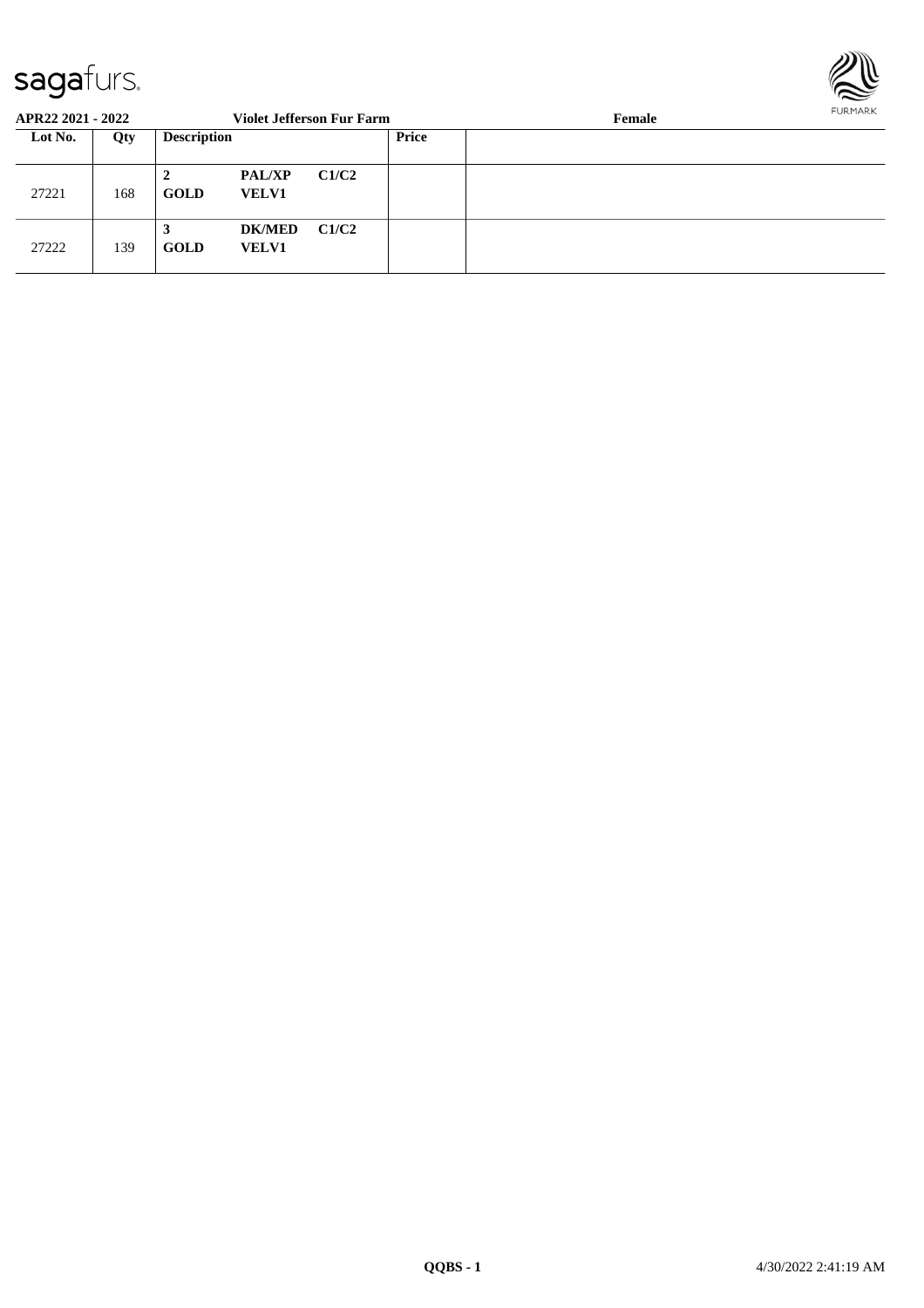

| APR22 2021 - 2022 |     |                               | <b>Violet Moyle Mink</b>      |       |              | <b>FURMARK</b> |  |
|-------------------|-----|-------------------------------|-------------------------------|-------|--------------|----------------|--|
| Lot No.           | Qty | <b>Description</b>            |                               |       | <b>Price</b> |                |  |
| 27241             | 224 | 3<br><b>GOLD</b>              | <b>DK/MED</b><br><b>VELV2</b> | C1/C2 |              |                |  |
| 27242             | 118 | 3<br><b>GOLD</b>              | <b>PAL/XP</b><br><b>VELV2</b> | C1/C2 |              |                |  |
| 27243             | 57  | $\mathbf{0}$<br><b>GOLD</b>   | MED/PAL C1/C2<br>VELV3        |       |              |                |  |
| 27244             | 103 | 1<br><b>GOLD</b>              | MED/PAL C1/C2<br>VELV3        |       |              |                |  |
| 27245             | 53  | $\overline{2}$<br><b>GOLD</b> | MED/PAL C1/C2<br>VELV3        |       |              |                |  |